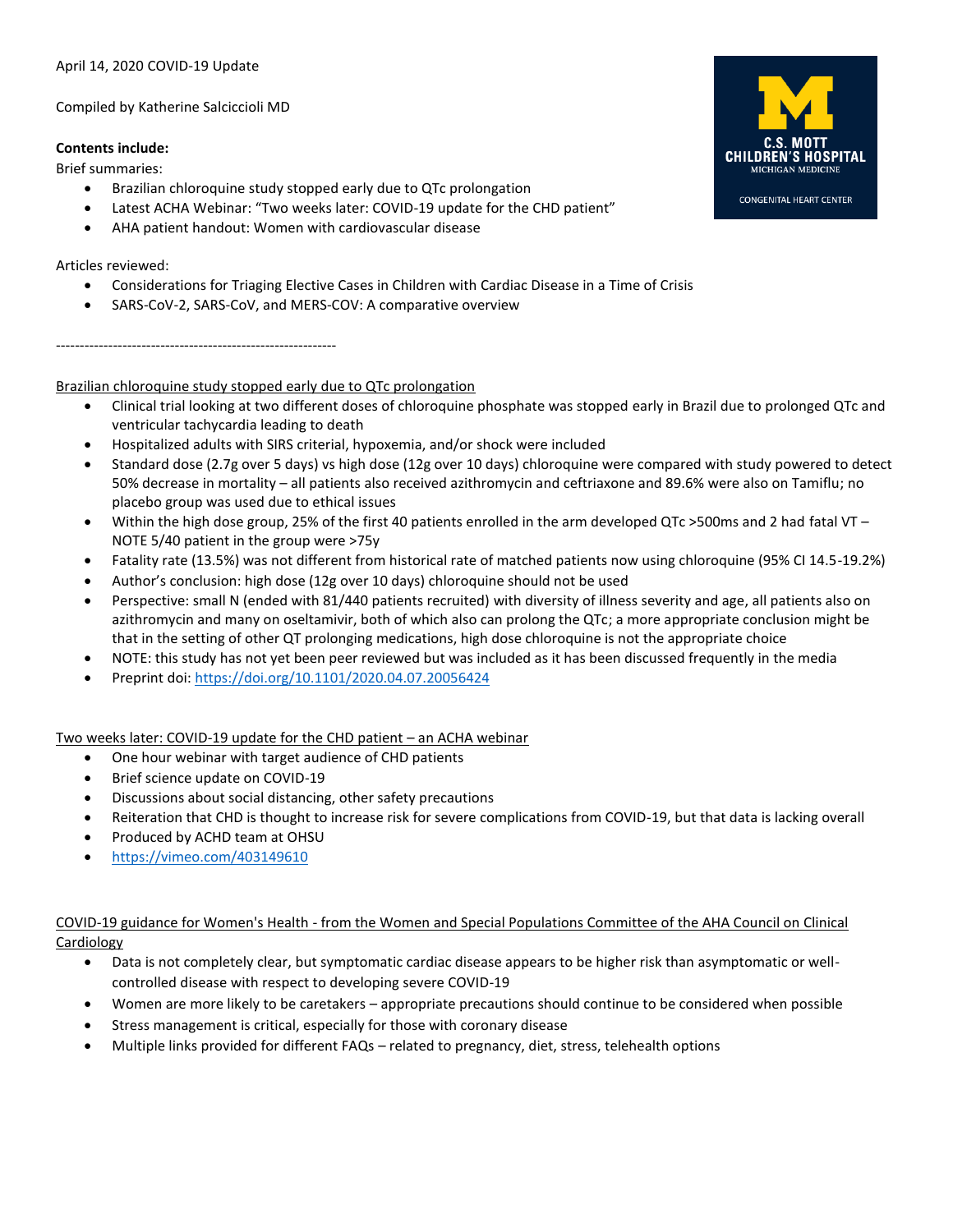| Article Title:        | Considerations for Triaging Elective Cases in Children with Cardiac Disease in a Time of Crisis                                                                                                                                                               |  |
|-----------------------|---------------------------------------------------------------------------------------------------------------------------------------------------------------------------------------------------------------------------------------------------------------|--|
| Authors:              | Gal DB and Char DS                                                                                                                                                                                                                                            |  |
| <b>Full Citation:</b> | Gal DB and Char DS. (2020). Considerations for Triaging Elective Cases in Children with Cardiac<br>Disease in a Time of Crisis. Circulation. Published online 13 April 2020 at<br>www.ahajournals.com. DOI: https://doi.org/10.1161/CIRCULATIONAHA.120.047087 |  |

Key points:

- Identifying emergent, urgent, and elective surgeries is relatively clear-cut for adults, but less so for children with congenital heart disease
- "Elective" cases in congenital heart disease are still necessary unlike many elective adult cases i.e. cosmetic procedures
- Given that the duration of postponing of elective cases is unclear in the setting of COVID-19, triaging 'elective' pediatric cardiac surgery cases is one approach to managing resource strain and rationing care
- Keys to this type of rationing for CHD include making decisions as groups to avoid individual biases and having clear, open communication with families to help them understand the situation and decision-making process
- Two methods CHD triage: (1) by greatest chance of survival and (2) by most urgent threat to life without intervention
- The authors argue to give priority to both: for example, (1) could be primary prevention ICD in teen who has high likelihood of survival and will use fewer resources and (2) a shunt-dependent interstage patient who requires timely intervention to prevent deterioration and ultimate use of more resources with lower chance of a successful outcome
- Ethical challenges: high risk patients where intervention does not guarantee a successful outcomes and multiple comorbidities will likely utilize significant resources for an extended period of time
- Expanded cooperation between heart centers nationally may allow increased timely availability for patients in areas of the country which are not as hard hit with COVID-19 and as a result have fewer limits on resources at a given time
- The authors recommend a triaging committee including clinicians, ethicists, and patient advocates be created to help with triage decisions; additionally, communication between committees nationally will be beneficial

Summary written by: Katherine B. Salciccioli MD Topic Areas: COVID-19, congenital heart disease, rationing, ethics